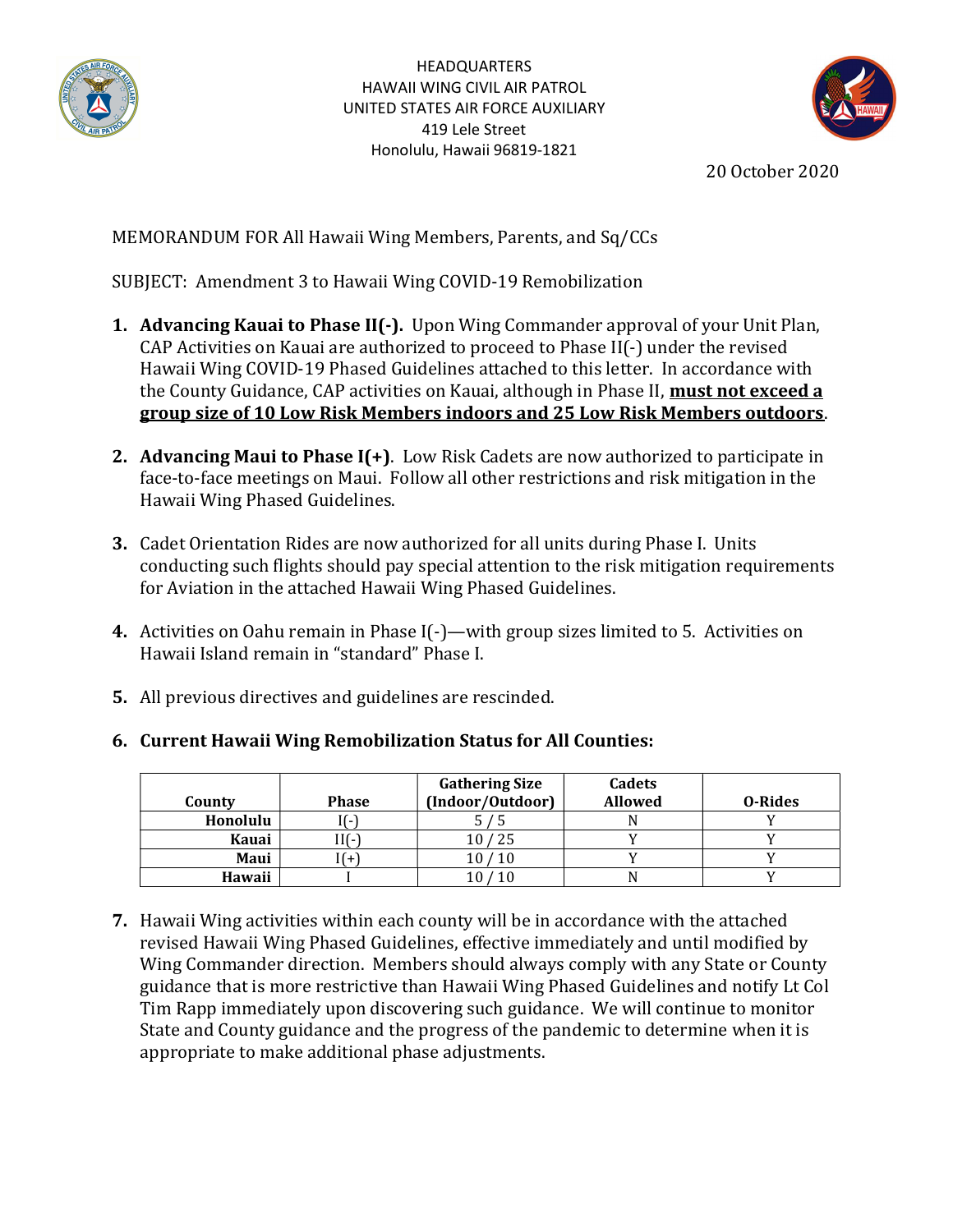- 8. As a reminder, it is important for all members and parents to be aware of the following aspects of our plan:
	- a. Our plan is in accordance with CAP National Headquarters (NHQ) guidance, which is derived from White House "Opening Up America Again" guidance.
	- b. We have worked to ensure that Hawaii Wing Phased Guidelines are in compliance with State and County guidance. State and County guidance will always take precedence if it becomes more restrictive.
	- c. We will continuously monitor key public health data for COVID-19 in Hawaii and its Counties to ensure our activities do not pose undue risk to members.
	- d. Members' ability to participate in in-person events in Phases I through III depends on their self-assessed COVID-19 risk category—Low or High. Hawaii Wing and all Squadrons will strive to provide the fullest participation possible for High Risk members using the virtual tools we have developed during the pandemic. Members will determine their own risk category, in consideration of CDC guidance. (See attached Hawaii Wing Phased Guidelines.)
	- e. Policy and Health considerations will continue to vary across Counties and conditions may mandate a return to a lower phase. In order to maximize readiness and member experience, Hawaii Wing is allowing for Squadrons in different counties to be in different phases. It is important that Sq/CCs and all members remain aware of their current phase and that of other counties.

## 9. All Members.

- a. Continue to self-assess your COVID-19 risk category (Low or High), in accordance with CDC guidelines and in consideration of others with whom you live or have daily contact. The attached Hawaii Wing Phased Guidelines includes a summary of CDC guidance. Hawaii Wing will not question your self-assessment and will continue to provide maximum participation in for High Risk members via virtual means throughout all Phases.
- b. Maintain awareness of which phase your Squadron/County is in. If planning to attend a CAP event or mission that is in another County, verify that your participation is allowed and appropriate.

## 10.Squadron Commanders.

- a. Provide a detailed plan on how your unit will conduct activities in the next higher phase and receive approval prior to your unit moving to that next higher phase, when moving to that phase for the first time. Plan must describe the current County guidance on Social Gatherings and how your unit will ensure you do not exceed that guidance. (E.g., if the County limits gatherings to 25 personnel, how will you ensure no more than 25 personnel attend an event. Alternately/additionally, how will you ensure that you are able to maintain 6' spacing within your facilities or by using outdoor spaces?) Submit plans directly to the Hawaii Wing Commander via email, with a cc to Lt Col Rapp.
- b. Follow attached Hawaii Wing Phased Guidelines for all phases. Acknowledge Wing notifications on Wing phase transitions for all counties and immediately transmit that notification to squadron members and parents. Squadrons will follow Wing's Phased Guidelines for meetings and activities in their county and other counties to